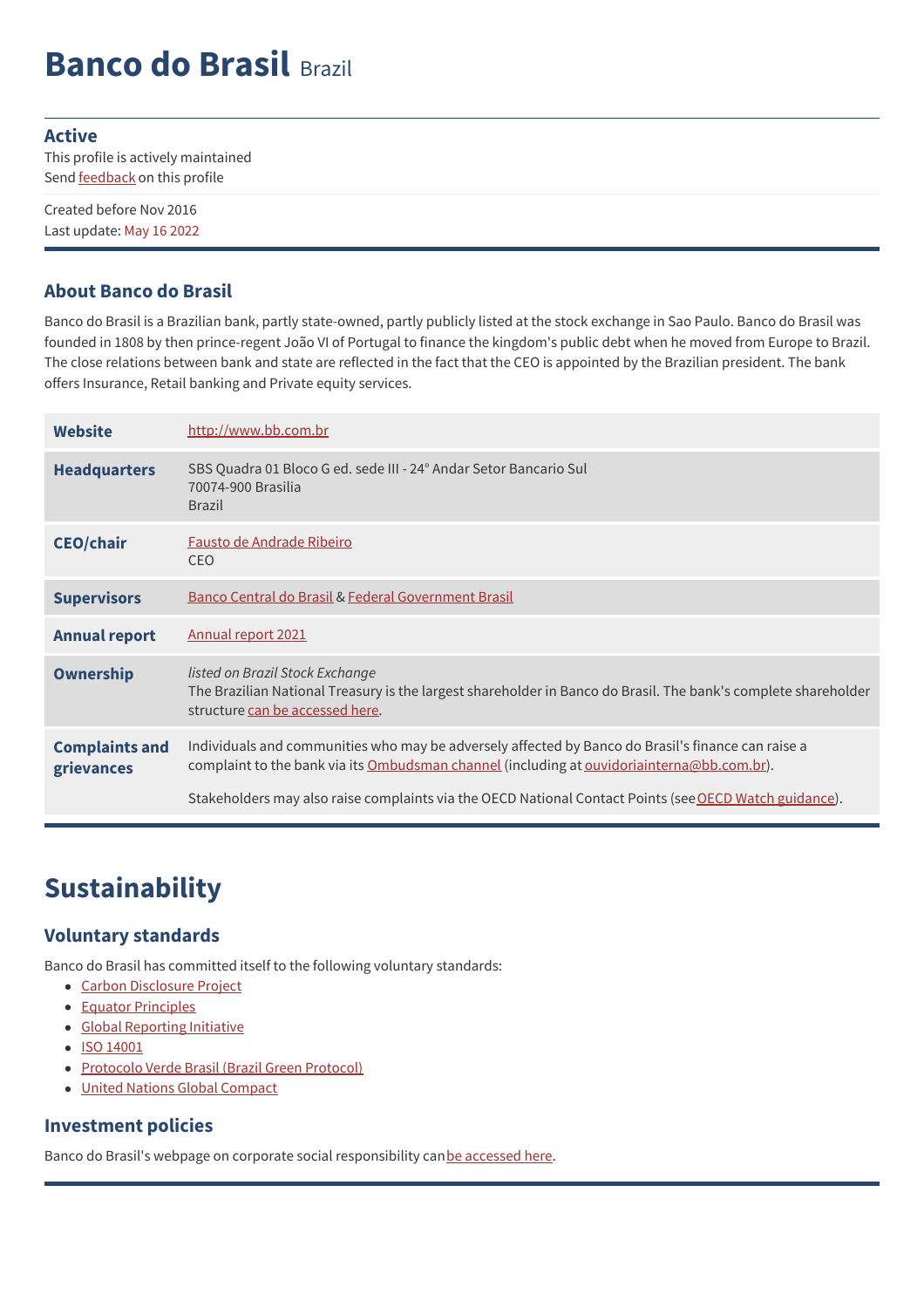### **Related Dodgy Deals**

Banco Do Brasil has been linked to the following "Dodgy Deals", e.g. as a current or past financier or through an expression of interest. Find out more about dodgy deals [here](https://www.banktrack.org/show/page/what_are_dodgy_deals). See the project or company profile for more details on the nature of the bank's link to the Dodgy Deal.

#### **Projects**

| Ferrogrão EF-170 Railway Brazil<br>Commodities Trading   Train and Railroad Manufacturing | active    |
|-------------------------------------------------------------------------------------------|-----------|
| Rio Madeira dams: Jirau and Santo Antonio Brazil<br><b>Hydroelectric Power Generation</b> | on record |
| <b>Belo Monte dam Brazil</b><br><b>Hydroelectric Power Generation</b>                     | on record |

#### **Companies**

| <b>ENGIE</b> France<br>Biomass Electric Power Generation   Coal Electric Power Generation   Hydroelectric Power Generation                                                                                                                                              | active    |
|-------------------------------------------------------------------------------------------------------------------------------------------------------------------------------------------------------------------------------------------------------------------------|-----------|
| <b>Suzano Brazil</b><br>Pulp, Paper and Paperboard Mills                                                                                                                                                                                                                | active    |
| <b>JBS</b> Brazil<br>Beef Industry   Commodities Trading                                                                                                                                                                                                                | target    |
| <b>Minerva Foods Brazil</b><br>Agriculture for Biofuels   Agriculture for Food Crops   Beef Industry                                                                                                                                                                    | active    |
| <b>Eletrobras Brazil</b><br>Biomass Electric Power Generation   Coal Electric Power Generation   Electric Power Distribution   Hydroelectric<br>Power Generation   Nuclear Electric Power Generation   Solar Electric Power Generation   Wind Electric Power Generation | on record |
| <b>Glencore</b> Switzerland<br><b>Coal Mining</b>                                                                                                                                                                                                                       | on record |
| <b>Vale</b> Brazil<br>Coal Mining   Mining                                                                                                                                                                                                                              | on record |
| <b>Eldorado Brasil Brazil</b><br>Pulp, Paper and Paperboard Mills                                                                                                                                                                                                       | on record |

### **Policy Assessments**

The tables below show how BankTrack has assessed the quality of selected financing policies of this bank. The assessment method may vary per policy section, please click on 'details' and 'explanation' for further information.

Our policy assessments are always a work in progress. We very much welcome any feedback, especially from banks included in the assessments. Please get in touch at [contact@banktrack.org](mailto:climate@banktrack.org).

### **Tracking the Equator Principles**

**EPFIs reporting status**